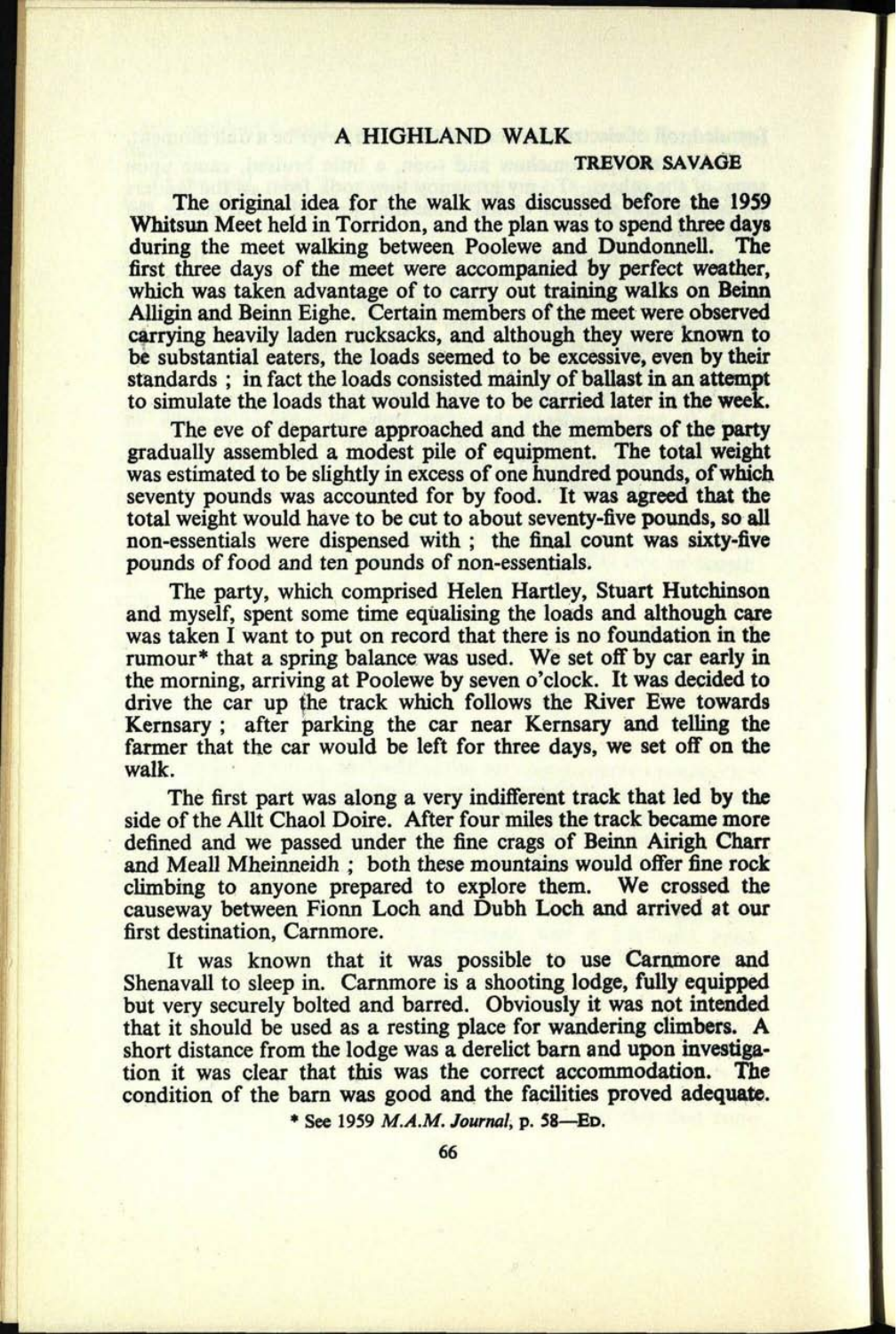A dry stone floor covered with straw was to provide our bed for the night.

After eating a modest lunch we set off to climb A'Mhaighdean, passing by the side of Dubh Loch and Loch Mor. The O.S. map indicated only steep grass slopes, but this turned out to be completely false and in fact the south-west face of A'Mhaighdean is a series of fine rock ridges up to eight hundred feet high. We found a wide gully and worked our way up, using a number of short rock ridges interspersed with steep grass slopes. As we gained height the fine cliffs of the north face of Beinn Lair came into view ; already some very fine long climbs have been made on this face. They are not excessive but are up to a thousand feet in length and are of a true mountaineering standard. All the way up the gully we followed a small stream which only disappeared a few feet from the final ridge. The day was extremely hot and the stream proved welcome to our parched throats.

The summit was soon reached from the ridge, and coupled with the fine weather provided magnificent views. Here again we found inaccuracies in the O.S. map ; in this case the summit height is shown as 2,800 feet, but checked on an altimeter proved to be 3,300 feet. The descent down the north-west ridge was easy but not without hazard, for on two occasions the leading members of the party were chased down the gully by large boulders which were loosened from the rotten sides of the gully. Here again crags replaced grass slopes indicated on the map. Before we returned to Carnmore we had our first sight of the many herds of deer which we were to see in the next few days.

Early the following morning we rose and made a good breakfast. All agreed that they had spent a comfortable night, although Helen complained that throughout the night the local mice had used her sleeping bag as a climbing ground. As we set off up the stalkers' track through the Allt Bruthach nan Easain our pace was slow due to the efforts of the previous day, and the shores of Lochan Feith Mhic-illean provided a perfect resting place after the walk up the path. The path led towards the lower slopes of Beinn Dearg Mhor which we intended to climb. A small cave formed by a fallen boulder provided a secure place to leave our rucksacks at the foot of the start of the climb ; the reason we were worried about the safety of our rucksacks was the presence of a large number of deer which we feared might attempt to eat our food if given half a chance.

The walk up Beinn Dearg proved very pleasant and on reaching the summit we carried out a small civil engineering project to convert some of the old snow into iced drinks which were very welcome in the heat of the day. Here again the views were excellent, with the next

**Vev**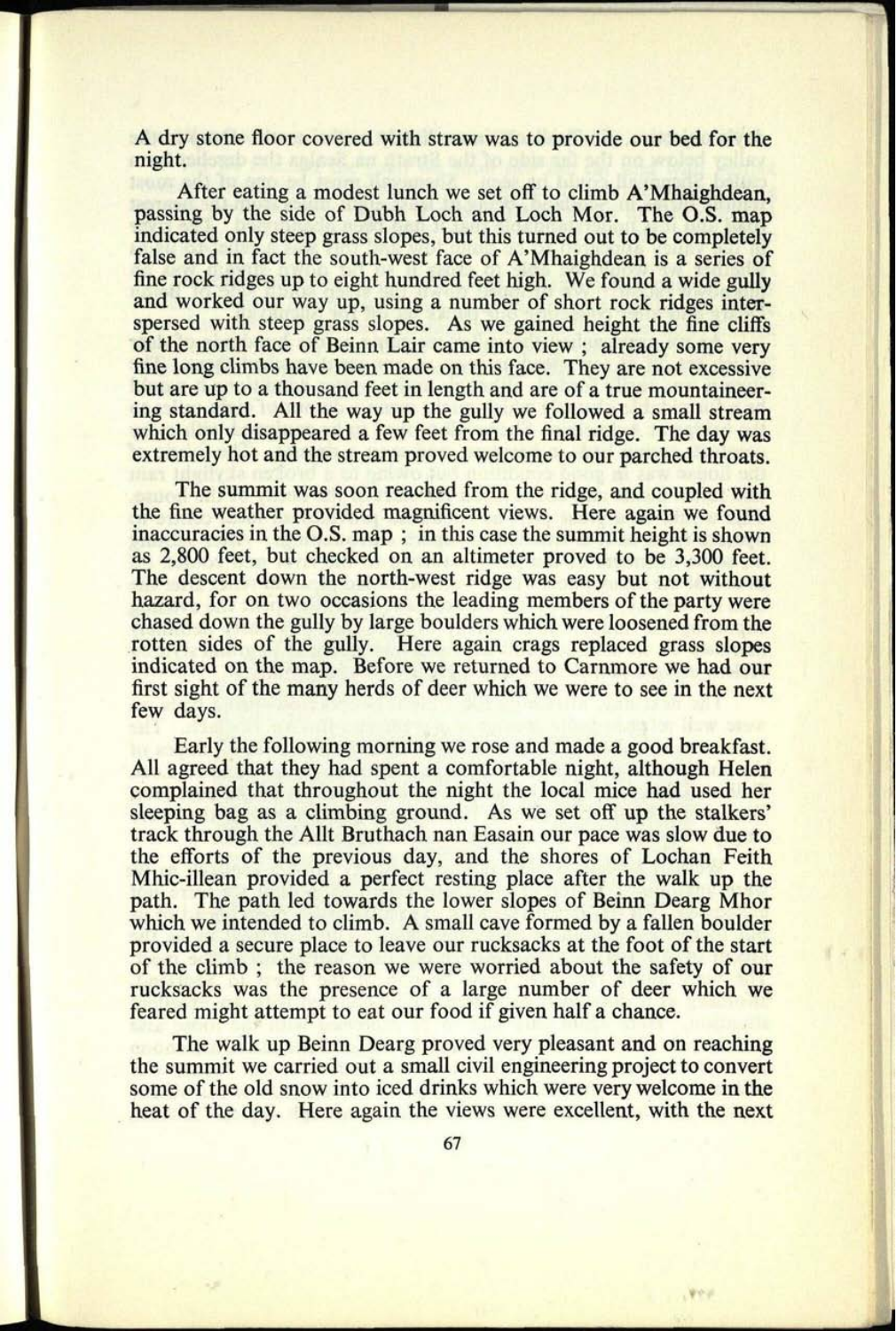day's objective, An Teallach, immediately to the north. Deep in the valley below on the far side of the Strath na Sealga the derelict farm called Shenavall could be seen. Shenavall must be one of the most remote farms in Scotland, being at least eight miles from the nearest road and it is understandable that it had been abandoned. The river in the valley appeared to be quite low and this was a relief to us as whether we would be able to cross it so far down stream was an unknown factor. We dropped down the steep south side of Beinn Dearg and after collecting our packs set off for Shenavall.

As we approached the valley we came across hundreds of deer which set off at top speed as soon as our scent reached them. The stream was easily forded, although under wetter conditions it would be a formidable obstacle which might mean a detour of eight miles to the bridge at Achneigie. Shenavall proved to be equipped with every comfort, spring beds, a fireplace, and even a dresser. The fabric of the house was in good condition but owing to a broken skylight rain had fallen inside and could mean the start of the decay of the house. This would be a great pity, as Shenavall provides an ideal centre to operate from as it is situated in superb surroundings. After settling in, some members of the party returned to the river and cooled off in one of the many pools whose water afforded pleasant relief after the heat of the day. Later, after an excellent meal, we spent the evening exploring the valley. It is worthy of note that this party definitely marched on its stomach and the food was prepared in grand style by Helen, using a petrol stove and a great deal of ingenuity.

The next day, after a miceless night sleeping on spring beds we were well refreshed and set out at <sup>a</sup>great rate for An Teallach. The route was to follow a stream behind the farm to the lower slopes of the south-east spur of An Teallach and then contour round to Loch Toll an Lochain, which is situated below the crags of the east face. We again left our loads without bothering to protect them as they were empty of food and of no interest to the local fauna.

We had agreed to meet our rescue party on An Teallach as we were anxious to be the first on top just to show that we were not exhausted. All the way up we kept expecting to see them ahead of us but there was no sign of them anywhere. This surprised us as the ascent of An Teallach was to have been the last climb of the meet. The walk along the ridge must be one of the finest in Scotland, affording as it does such good scrambling coupled with an excellent situation. Here again care had to be exercised with the loose and rotten rock which is encountered on the ridge. Late in the afternoon we walked down, collected our gear and headed for our rendezvous with a car at Dundonnell, still puzzled by the absence of our rescue team. The last part of the walk passed through typical Scottish